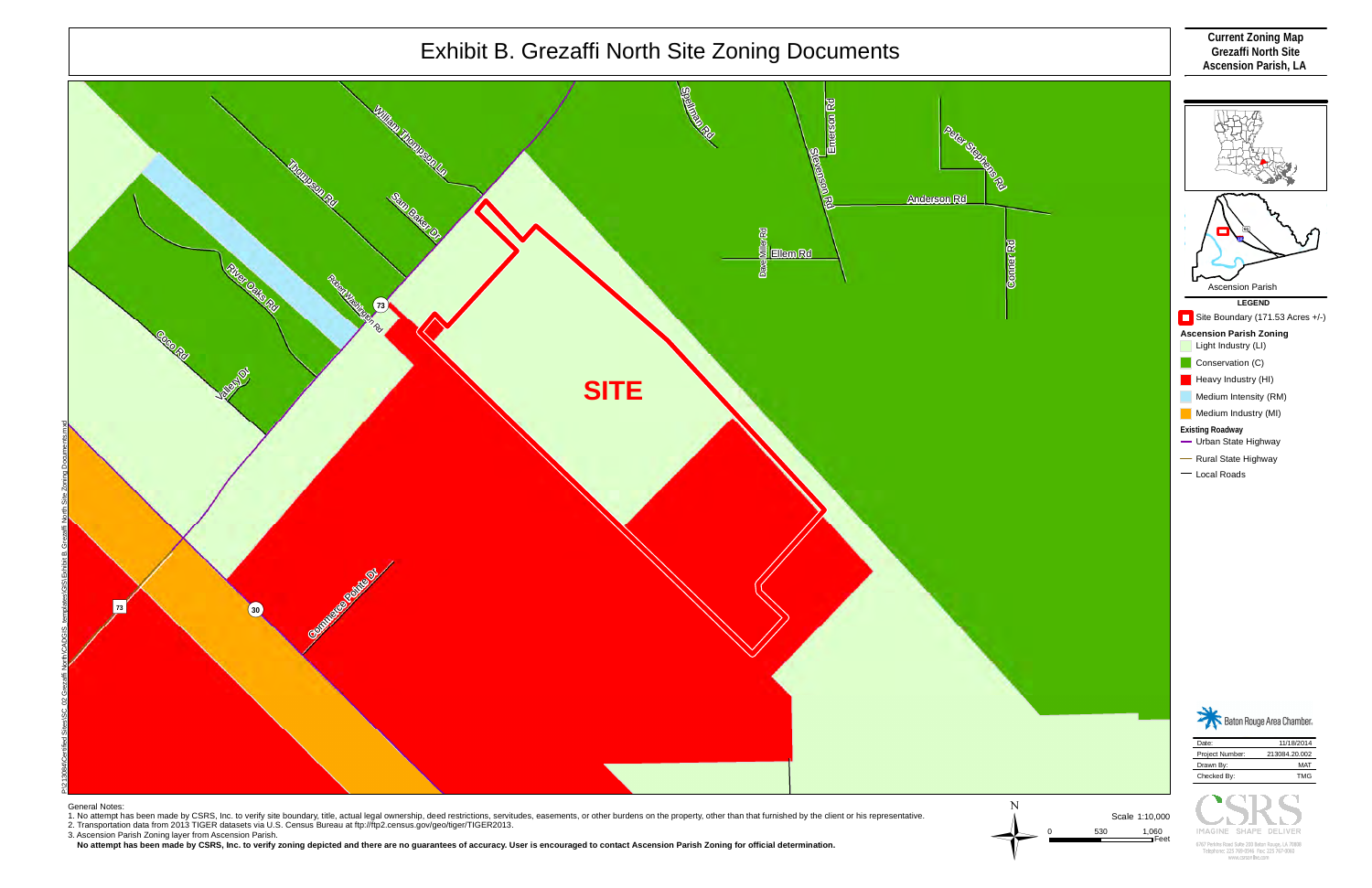# PARISH OF ASCENSION

OFFICE OF PLANNING AND DEVELOPMENT



### **APPENDIX II** DEVELOPMENT CODE

## Contents:

| 17-201.  |  |
|----------|--|
| 17-2010. |  |
| 17-2011. |  |
| 17-2012. |  |
| 17-2013. |  |
| 17-2014. |  |
| 17-2015. |  |
| 17-2016. |  |
| 17-2017. |  |
| 17-2018. |  |
| 17-2019. |  |
| 17-2020. |  |
| 17-2030. |  |
| 17-2031. |  |
| 17-2032. |  |
| 17-2033. |  |
| 17-2034. |  |
| 17-2035. |  |
| 17-2036. |  |
| 17-2037. |  |
| 17-2038. |  |
| 17-2039. |  |
| 17-2040. |  |
| 17-2041. |  |
| 17-2042. |  |
| 17-2043. |  |
| 17-2044. |  |
| 17-2045. |  |
| 17-2046. |  |
| 17-2047. |  |
| 17-2048. |  |
| 17-2049. |  |
| 17-2050. |  |
| 17-2060. |  |

42077 Churchpoint Road Gonzales, Louisiana 70737 Phone: (225) 450-1002 / Fax: (225) 450-1352 Web: www.ascensionparish.net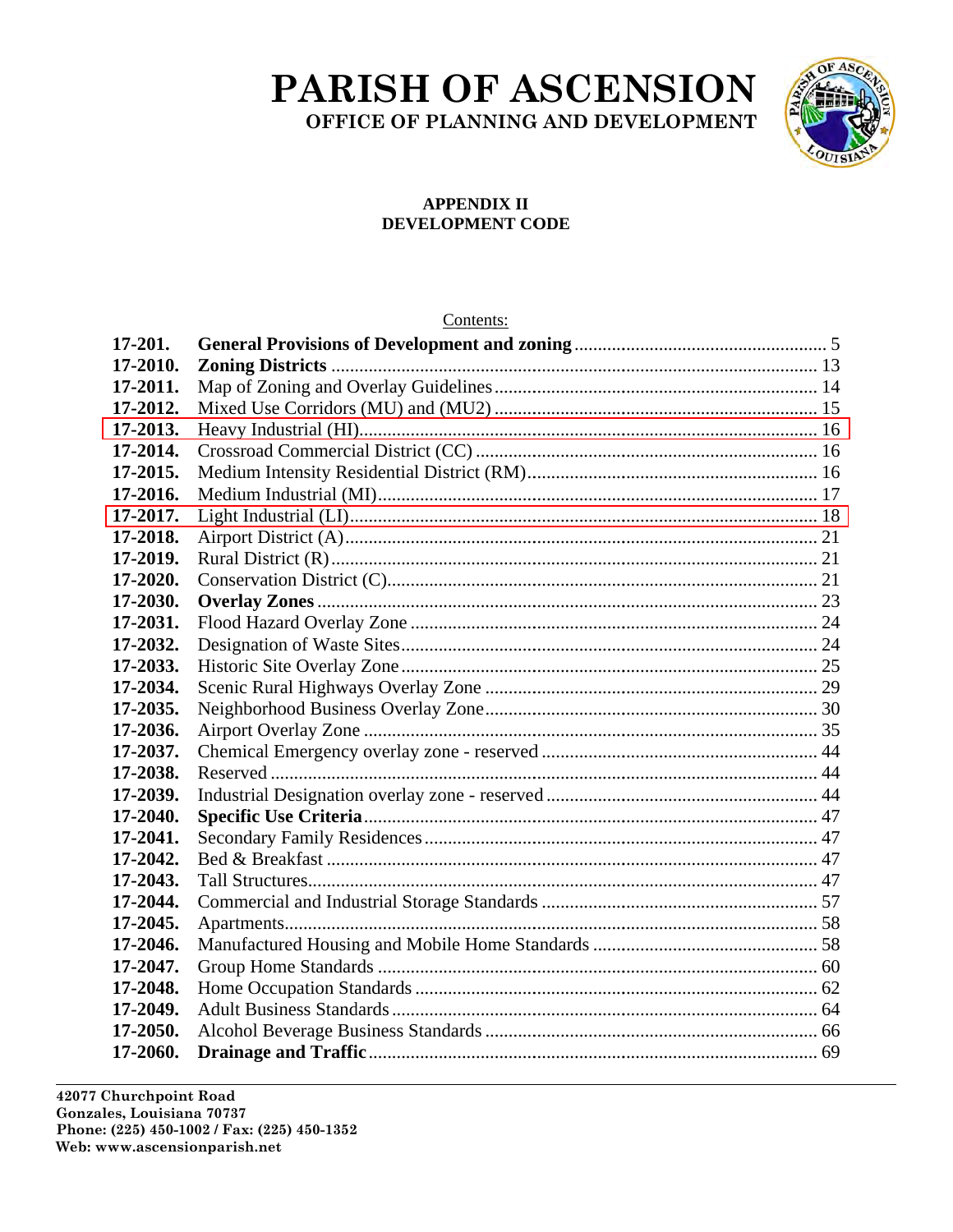# **17-2013.** Heavy Industrial (HI)

**A.** Heavy Industrial is characterized as high-impact manufacturing, compounding, processing, treatment and other uses that by their very nature create a certain real or potential nuisance and which are not compatible with nearby residential and commercial developments. Among the uses anticipated in the Heavy Industrial Zone are processing and storage, refineries, tank farms, foundries, primary metals and other enterprises whose raw materials, goods-in-process or finished products could be characterized as toxic, noxious, hazardous, odiferous, explosive, radioactive or otherwise potentially harmful to nearby neighbors if improperly handled. Heavy Industrial anticipates a requirement for the development of extensive on-site and off-site transportation infrastructure such as liquid and break-bulk river terminals, rail access and storage yards, tanker truck loading and unloading and other infrastructure. Limited retail sales are permitted in Heavy Industrial zones.

(DC03-01, 1/9/03; DC09-09, 12/17/09; DC12-07, 8/16/12;)

**B.** Commentary: Industrial development will be concentrated in areas which are already providing a site for industry. This district is adequately served by infrastructure. Concentrating industrial development in this district also minimizes the public safety risks from production and transportation. In addition, concentrating truck traffic will reduce the maintenance costs on parish roads. This zone incorporates all property set forth as industrial property in **Section 17- 10**, Industrial Areas.

(DC03-01, 1/9/03; DC09-09, 12/17/09)

### **17-2014.** Crossroad Commercial District (CC)

- **A.** This district serves the commercial needs of the outlying residents in the parish. The purpose of this district is to disperse commercial development opportunities throughout the parish, while minimizing the adverse impact on traffic flows. (DC03-01, 1/9/03; DC09-09, 12/17/09)
- **B.** Commentary. Most of the commercial development in the parish should be focused on mixed use corridors, where the roads can handle traffic volumes. At the same time, residents in the outlying areas of the parish need convenience retail of standalone stores or smaller neighborhood convenience centers. To reduce congestion on rural roads and improve road access, these commercial buildings should be located at intersections.

(DC03-01, 1/9/03; DC09-09, 12/17/09)

**17-2015.** Medium Intensity Residential District (RM)

**A.** This district is designated for residential development, including multifamily dwellings and subSections. This district exists largely outside the 100 year flood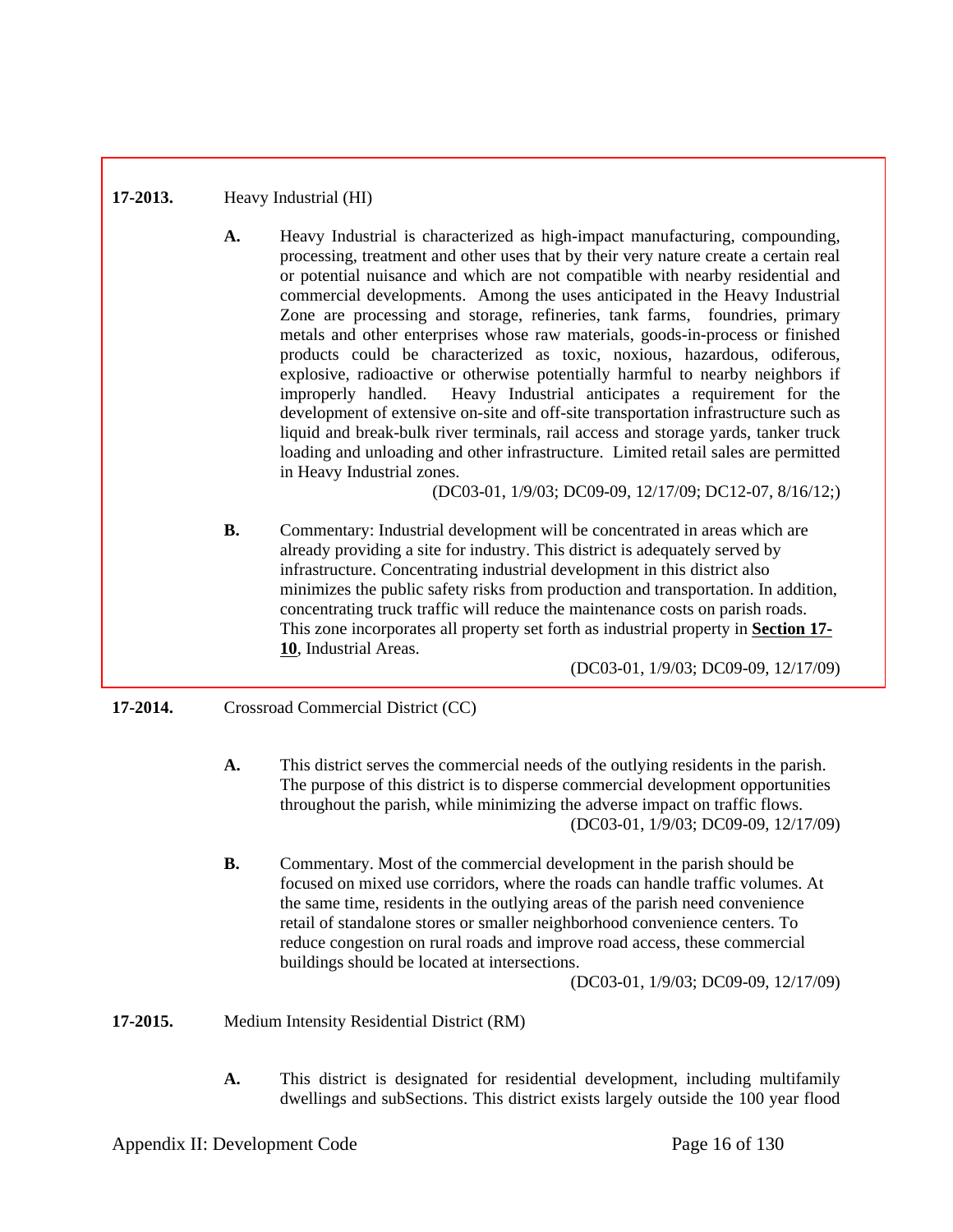# **17-2017.** Light Industrial (LI)

**A.** Light Industrial is intended to accommodate light manufacturing, assembly, fabrication, processing, small scale warehousing  $\&$  distribution, repair facilities and similar operations utilizing previously prepared materials. Light Industrial operation should be operated in a clean and quiet manner in compatibility with surrounding commercial and residential users. Generally, operations in Light Industrial zones should be contained wholly within a structure. Where it is necessary to have exterior storage areas for raw materials, finished products, goods-in-process, lay down yards, etc., these should be screened from view via vegetation or opaque fencing. Retail sales would be allowed in Light Industrial zones where they are incidental to the operation.

(DC03-01, 1/9/03; DC09-09, 12/17/09; DC12/07, 8/16/12;)

**B.** Commentary: This district enables the parish to expand its economic base without encroaching on residential development. By establishing high development standards for this district, the parish reduces the impact of business development on surrounding residential development, while at the same time encouraging investment in high income employment.

(DC03-01, 1/9/03; DC09-09, 12/17/09)

#### **C.** Light Industrial Development Standards

- 1. The development standards for the Light Industrial (LI) District include the following:
	- a. Site plan review. Development within the Light Industrial district requires a site plan review by the Planning and Development Staff to insure that the development meets the development standards set forth in this Section. The site plan that shall include:
		- i Vicinity map;
		- ii Boundaries and dimensions of the property;
		- iii Location of buildings and structures with existing and proposed location and layout of off-street parking.
		- iv Loading and unloading areas and location, design and height of walls and fencing;
		- v Location of storage areas and refuse containers;
		- vi Location and size of signs;
		- vii Landscaping plan;
		- viii Outdoor lighting plan;
		- ix Proposed architectural treatment of buildings;
		- x Location and size of all existing and proposed utilities;
		- xi Site drainage;
		- xii Access to public streets;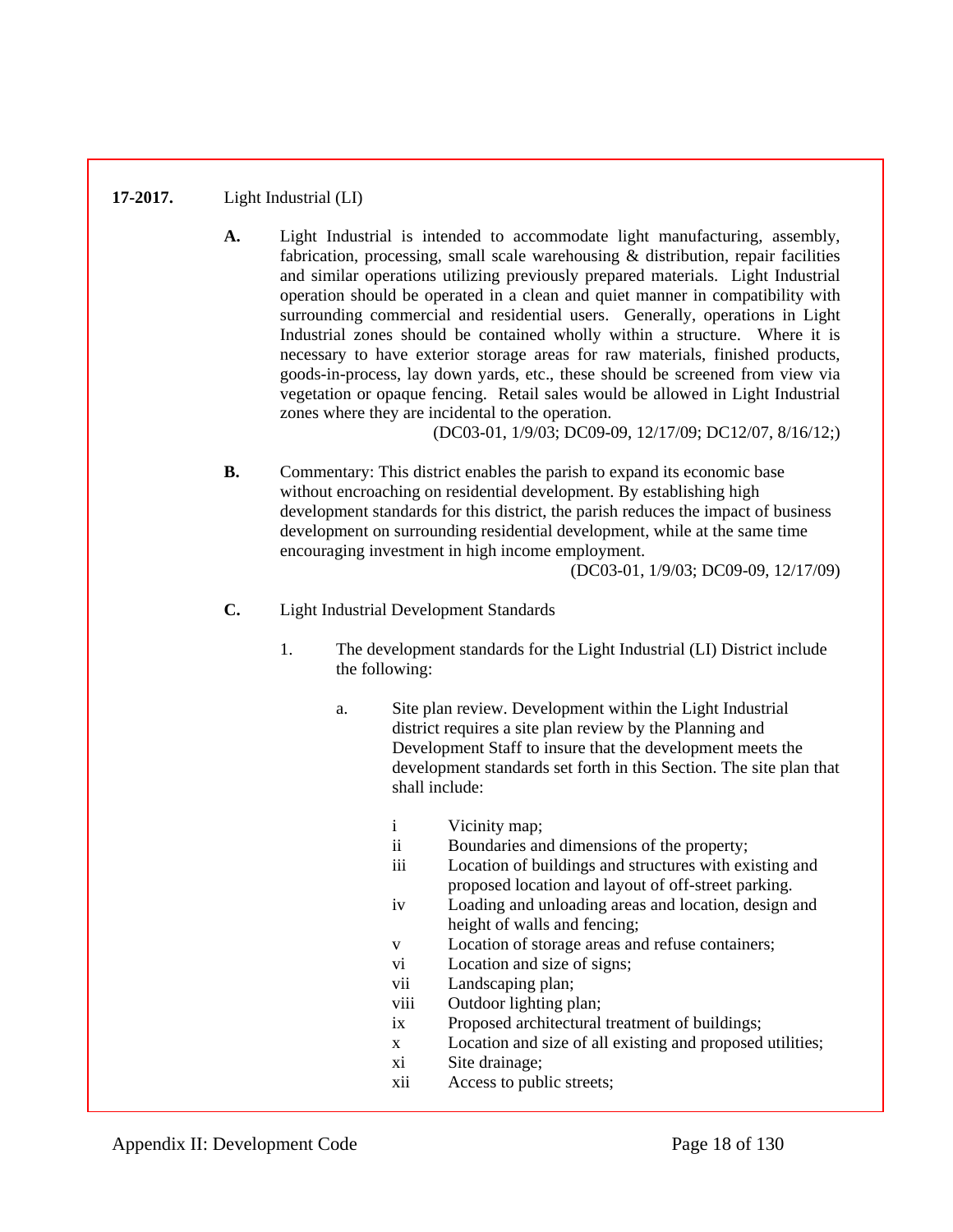- xiii Interior circulation pattern, including truck circulation for loading and unloading;
- xiv Adjacent public streets and the latest available traffic counts of those streets;
- xv Indications of adjoining uses.
- b. Building Plan review and building standards: Development within the Light Industrial district requires a building plan review by the Planning and Development Staff to insure that the development meets the development standards set forth in this Section. The building standards include:
	- i All buildings shall be designed by a certified architect or engineer
	- ii All sides, elevations or facades shall be visually pleasing and architecturally comparable with these standards.
- c. The majority of exterior and externally visible opaque surfaces shall be constructed of the following materials:
	- i Brick;
	- ii Architectural precast concrete panels;
	- iii Decorative concrete block;
	- iv Cut stone;
	- v Wood; or
	- vi Other building materials that the Planning and Development Staff determine will present a visual statement of a building structure's strength, permanence and attractiveness. The building materials used shall be harmonious with the natural environment and with the general character of a high quality business park.
- d. No loading dock shall face the street, unless the site configuration is such that it is unavoidable. In that event, the Planning and Development Staff shall specifically review and approve the location of the loading dock.
- e. Ancillary structures shall be approved by the Planning and Development Staff. Approval shall be granted only if:
	- i The ancillary building is essential to the principal use of the building site
	- ii The structure of the ancillary building conforms to the architectural standards of other buildings on the site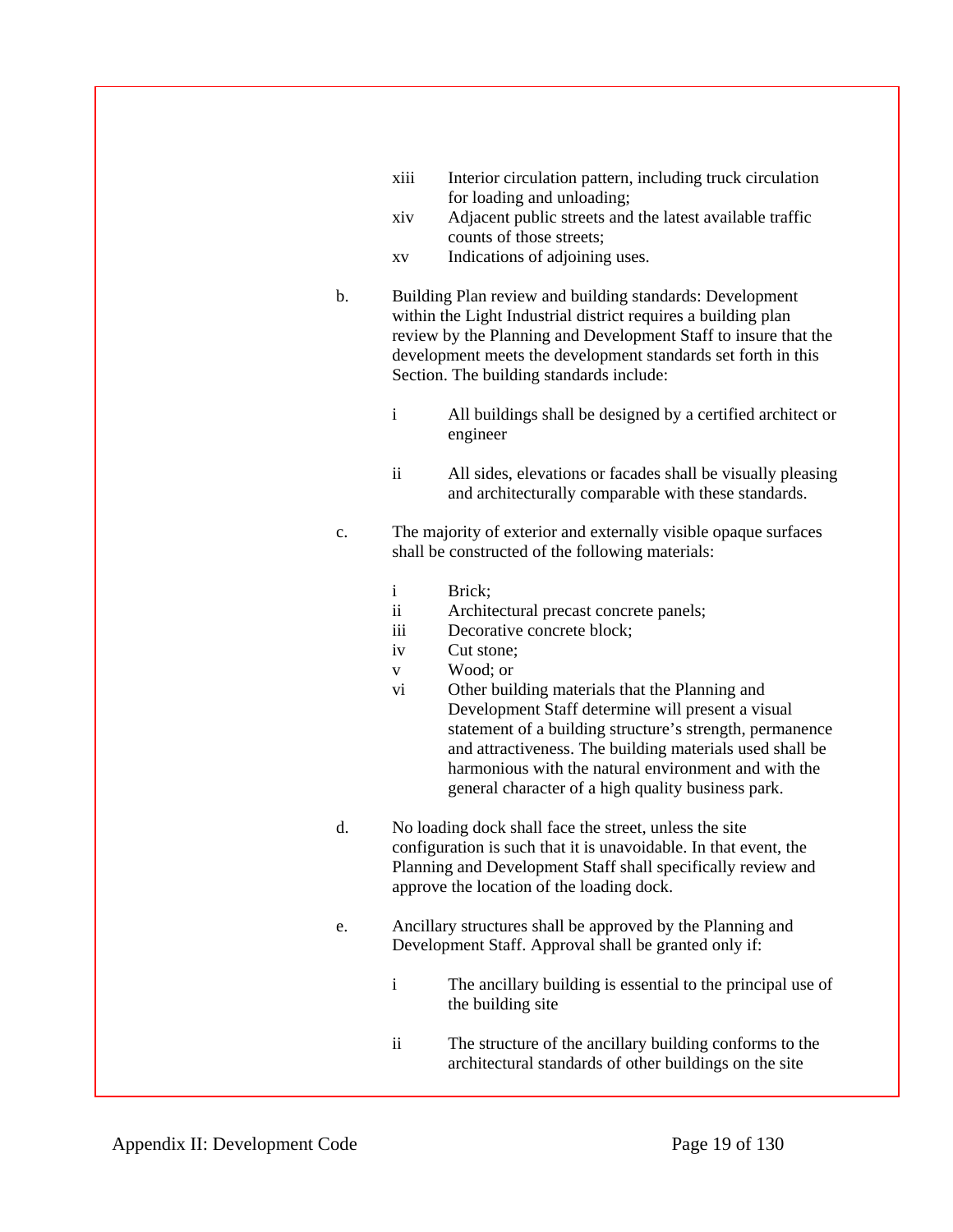| $\cdots$<br>111 | The ancillary building is properly screened to minimize |
|-----------------|---------------------------------------------------------|
|                 | adverse visual impacts, if any                          |

iv Conform to the overall objectives of this Section, as determined by the Planning and Development Staff.

(DC03-01, 1/9/03; DC09-09, 12/17/09; DC09-10, 12/17/09; DC12-07, 8/16/12; DC13-15, 2/20/14)

f. Landscaping Plan review and landscaping standards. The landscaping on the site shall follow a Landscaping Plan that has been reviewed and approved by the Planning and Development Staff. The Landscaping Plan shall include the location, name, size and quantity of plant materials. The plan shall show all ground cover and mulch areas; landscape and construction materials; and construction details. The Planning and Development Staff shall approve landscaping plans that substantially enhance the property value of the building site and maintain the rural character of the parish. In making this determination, the Planning and Development Staff shall consider:

> i The extent of landscaping, including the use of seeding, sodding, raised planters, architectural decorative walls or fencing, earth berms, trees and shrubs, ground cover, and lighting.

- ii The use of trees and shrubs that enhance the rural character of the parish.
- iii The extent to which the landscaping plan represents a long term improvement to the rural character of the parish.

(DC03-01, 1/9/03; DC09-09, 12/17/09; DC09-10, 12/17/09; DC12-07, 8/16/12; DC13-15, 2/20/14)

g. Failure to complete or maintain landscaping. All landscaping shall be completed within 90 days following occupancy. The owner of the building site shall be responsible for maintaining all landscaping approved in the original plan. If the owner does not complete the approved landscaping plan within 90 days of occupancy, the Planning and Development Staff may direct the Building Official to revoke the owner's Certificate of Occupancy. If the owner or the owner's assigns do not maintain the landscaping as set forth in the approved plan, the Parish of Ascension or its agent, at the direction of the Planning and Development Staff, shall enter the site and conduct such maintenance. The Parish of Ascension may seek full reimbursement for these maintenance services.

(DC03-01, 1/9/03; DC09-09, 12/17/09; DC09-10, 12/17/09; DC12-07, 8/16/12; DC13-15, 2/20/14)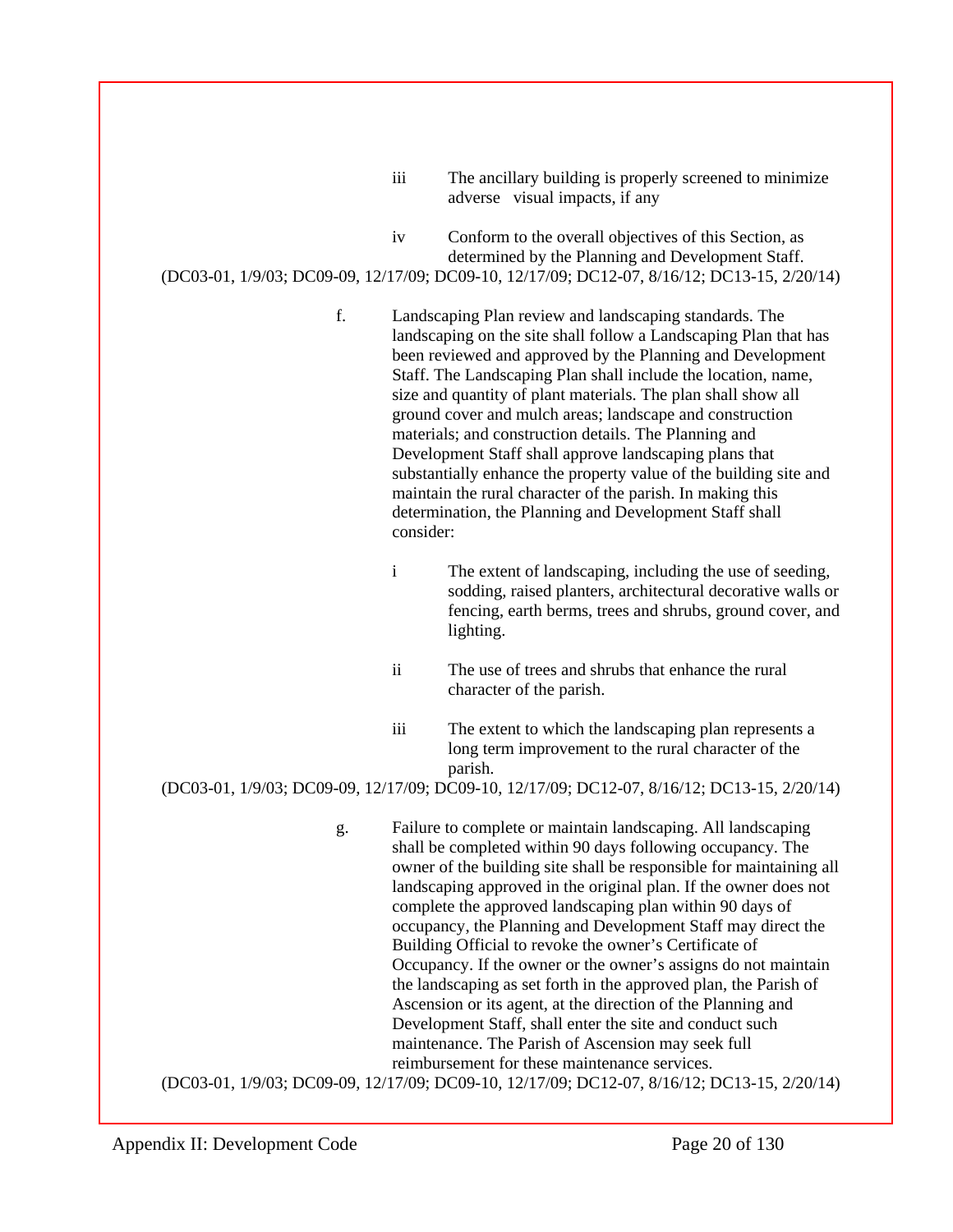(Y = Permitted) TABLE A<br>
(CA = Contract Agreement) **TABLE A**<br>
PERMITTED USES **PERMITTED USES BY DISTRICT** 

|                                     |                                                                                                                                                                                  | MU          | MU2       | CC        | MH/<br>$\mathbf{R}\mathbf{V}$ | <b>RM</b>   | $\mathbf R$            | $\mathbf C$     | LI           | MI           | HI | $\mathbf A$ |
|-------------------------------------|----------------------------------------------------------------------------------------------------------------------------------------------------------------------------------|-------------|-----------|-----------|-------------------------------|-------------|------------------------|-----------------|--------------|--------------|----|-------------|
| <b>Agricultural Uses</b><br>(Light) |                                                                                                                                                                                  |             |           |           |                               |             |                        |                 |              |              |    |             |
|                                     | Farming & Livestock related activities                                                                                                                                           |             |           |           |                               | Y           | $\mathbf Y$            | $\mathbf Y$     | $\mathbf{Y}$ | Y            | Y  |             |
| <b>Agricultural Uses</b><br>(Heavy) |                                                                                                                                                                                  |             |           |           |                               |             |                        |                 |              |              |    |             |
|                                     | <b>Commercial Type Animal Facility</b>                                                                                                                                           |             |           |           |                               |             | Y                      | $\mathbf{Y}$    |              | $\mathbf{Y}$ |    |             |
| <b>Residential Uses</b>             |                                                                                                                                                                                  |             |           |           |                               |             |                        |                 |              |              |    |             |
|                                     | <b>Single family residential</b>                                                                                                                                                 | $\mathbf Y$ | Y         | Y         |                               | $\mathbf Y$ | Y                      | $\mathbf Y$     | $Y_1$        | $Y_1$        |    |             |
|                                     | <b>Town houses</b>                                                                                                                                                               | Y           | Y         | Y         |                               |             |                        |                 |              |              |    |             |
|                                     | <b>Multi-family residential, apartments</b>                                                                                                                                      | <b>CA</b>   |           | CA        |                               |             |                        |                 |              |              |    |             |
|                                     | <b>Mobile home parks</b>                                                                                                                                                         |             |           |           | <b>CA</b>                     |             |                        |                 |              |              |    |             |
|                                     | <b>Mobile home subdivisions</b>                                                                                                                                                  |             |           |           | CA                            |             |                        |                 |              |              |    |             |
|                                     | <b>RV Park</b>                                                                                                                                                                   |             |           |           | <b>CA</b>                     |             |                        |                 |              |              |    |             |
| <b>Recreational and</b>             |                                                                                                                                                                                  |             |           |           |                               |             |                        |                 |              |              |    |             |
| <b>Institutional Uses</b>           |                                                                                                                                                                                  |             |           |           |                               |             |                        |                 |              |              |    |             |
|                                     | <b>Airports</b>                                                                                                                                                                  |             |           |           |                               |             |                        |                 |              |              |    | $\mathbf Y$ |
|                                     | <b>Camps</b>                                                                                                                                                                     |             |           |           |                               |             | Y                      | $\mathbf Y$     |              |              |    |             |
|                                     | <b>Cemeteries</b>                                                                                                                                                                | CA          |           | CA        |                               | <b>CA</b>   | $\overline{\text{CA}}$ | $\overline{CA}$ |              |              |    |             |
|                                     | Churches, clubs and fraternal<br>organizations                                                                                                                                   | CA          | <b>CA</b> | CA        |                               | CA          | <b>CA</b>              | <b>CA</b>       |              |              |    |             |
|                                     | <b>Community buildings, police and fire</b><br>stations                                                                                                                          | CA          | <b>CA</b> | CA        |                               | CA          | <b>CA</b>              | <b>CA</b>       | CA           | CA           | CA | CA          |
|                                     | <b>Educational facilities - public elementary</b><br>and high schools and private schools with<br>a curriculum similar to public<br>kindergartens, elementary and high<br>school | CA          | <b>CA</b> | <b>CA</b> |                               | <b>CA</b>   | <b>CA</b>              | <b>CA</b>       |              |              |    |             |
|                                     | <b>Education facilities - commercial schools</b>                                                                                                                                 | CA          | CA        | CA        |                               |             |                        |                 | CA           |              |    |             |
|                                     | <b>Medical facility (hospitals, nursing</b><br>homes)                                                                                                                            | CA          | CA        | CA        |                               | CA          | <b>CA</b>              | CA              | <b>CA</b>    | <b>CA</b>    | CA |             |

(1) Only on existing lots of record created prior to the adoption of this ordinance and on lots created by family partitions.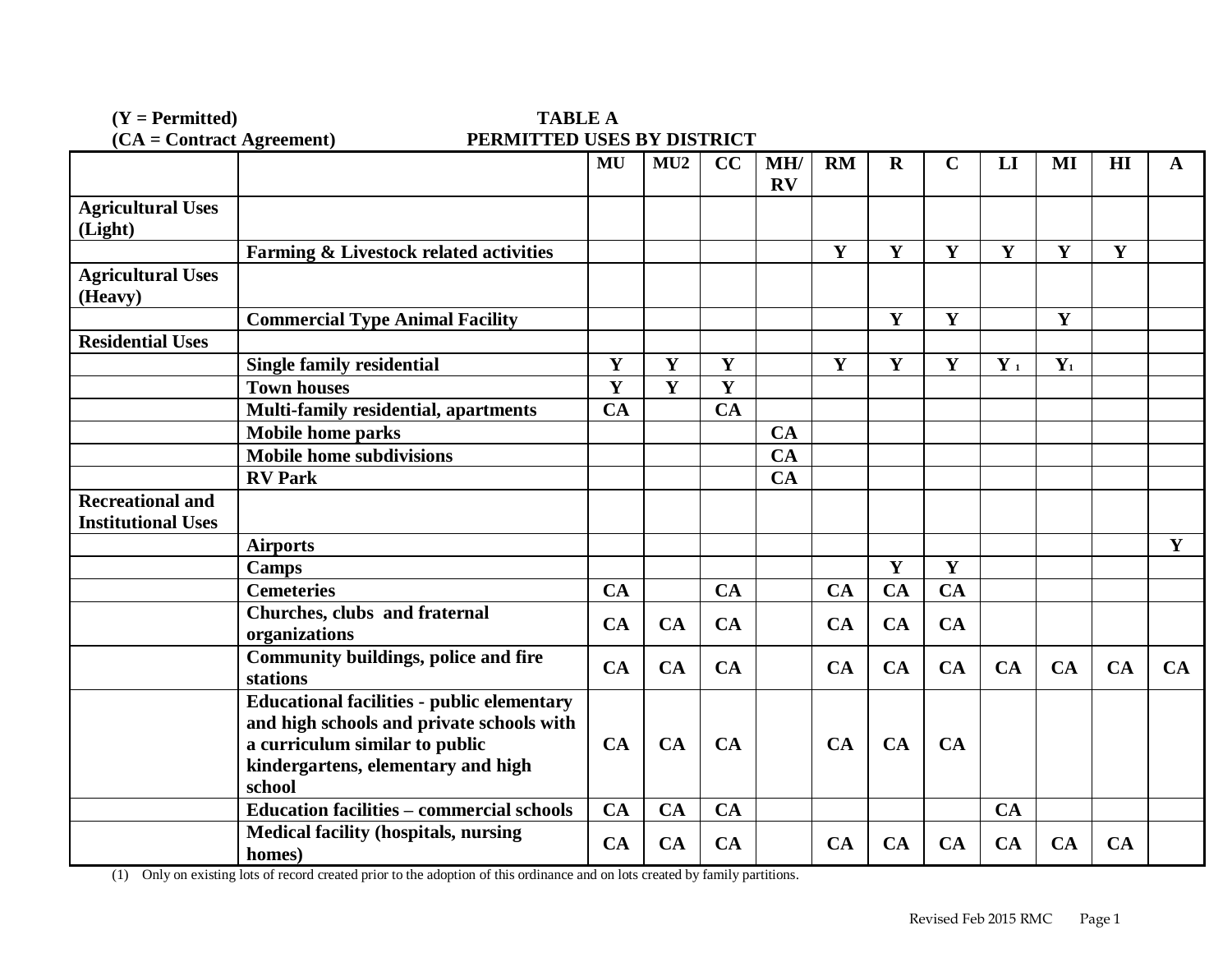# **TABLE A (Y = Permitted) PERMITTED USES BY DISTRICT**

**(CA = Contract Agreement)**

**(CU = Conditional Uses)** 

|                           |                                                                                        | MU           | MU2 | CC        | <b>RM</b> | $\mathbf R$ | $\mathbf C$ | LI          | MI | H1           | A  |
|---------------------------|----------------------------------------------------------------------------------------|--------------|-----|-----------|-----------|-------------|-------------|-------------|----|--------------|----|
| <b>Recreational &amp;</b> |                                                                                        |              |     |           |           |             |             |             |    |              |    |
| <b>Institutional</b>      |                                                                                        |              |     |           |           |             |             |             |    |              |    |
| Uses (cont.)              |                                                                                        |              |     |           |           |             |             |             |    |              |    |
|                           | <b>Medical and Dental Clinic</b>                                                       | CA           | CA  | CA        | CA        | CA          | CA          | <b>CA</b>   | CA | CA           | CA |
|                           | Indoor amusement and entertainment facilities                                          |              |     |           |           |             |             |             |    |              |    |
|                           | including, such as bowling alleys, gaming<br>devices, billiard parlors, movie theaters | <b>CA</b>    |     | CA        |           |             |             |             |    |              |    |
|                           | <b>Outdoor amusement and entertainment</b><br>facilities                               | CA           |     | CA        |           |             |             |             |    |              |    |
|                           | <b>Post offices</b>                                                                    | CA           | CA  | CA        | CA        | CA          | CA          |             |    |              |    |
|                           | Public utilities including equipment and<br>supply storage                             | Y            |     | Y         | Y         | Y           | Y           | $\mathbf Y$ | Y  | Y            | Y  |
|                           | Public utility stations and public services                                            | $\mathbf{Y}$ |     | Y         | Y         | Y           | Y           | Y           | Y  | $\mathbf{Y}$ | Y  |
|                           | Recreational facilities, public & Private                                              | CA           |     | <b>CA</b> | CA        | <b>CA</b>   | <b>CA</b>   |             |    |              |    |
|                           | <b>Transmission towers</b><br>(2)                                                      | CU           |     | CU        | CU        | CU          | CU          | <b>CU</b>   | CU | Y            | CU |
| <b>Commercial</b>         |                                                                                        |              |     |           |           |             |             |             |    |              |    |
| <b>Uses</b>               |                                                                                        |              |     |           |           |             |             |             |    |              |    |
|                           | <b>Adult businesses</b>                                                                | $\mathbf{Y}$ |     |           |           |             |             |             |    |              |    |
|                           | Animal hospital and veterinarian offices,                                              | Y            | Y   | Y         |           |             |             |             |    |              |    |
|                           | provided animals are kept inside, otherwise                                            |              |     |           |           |             |             |             |    |              |    |
|                           | see "Kennels"                                                                          |              |     |           |           |             |             |             |    |              |    |
|                           | Auto and truck major repairs including                                                 | Y            |     | Y         |           |             |             | Y           | Y  |              |    |
|                           | such services as repair, reconditioning,                                               |              |     |           |           |             |             |             |    |              |    |
|                           | painting, body and fender work,                                                        |              |     |           |           |             |             |             |    |              |    |
|                           | upholstering and seat covering.                                                        |              |     |           |           |             |             |             |    |              |    |

(2) No conditional use on property owned by the Parish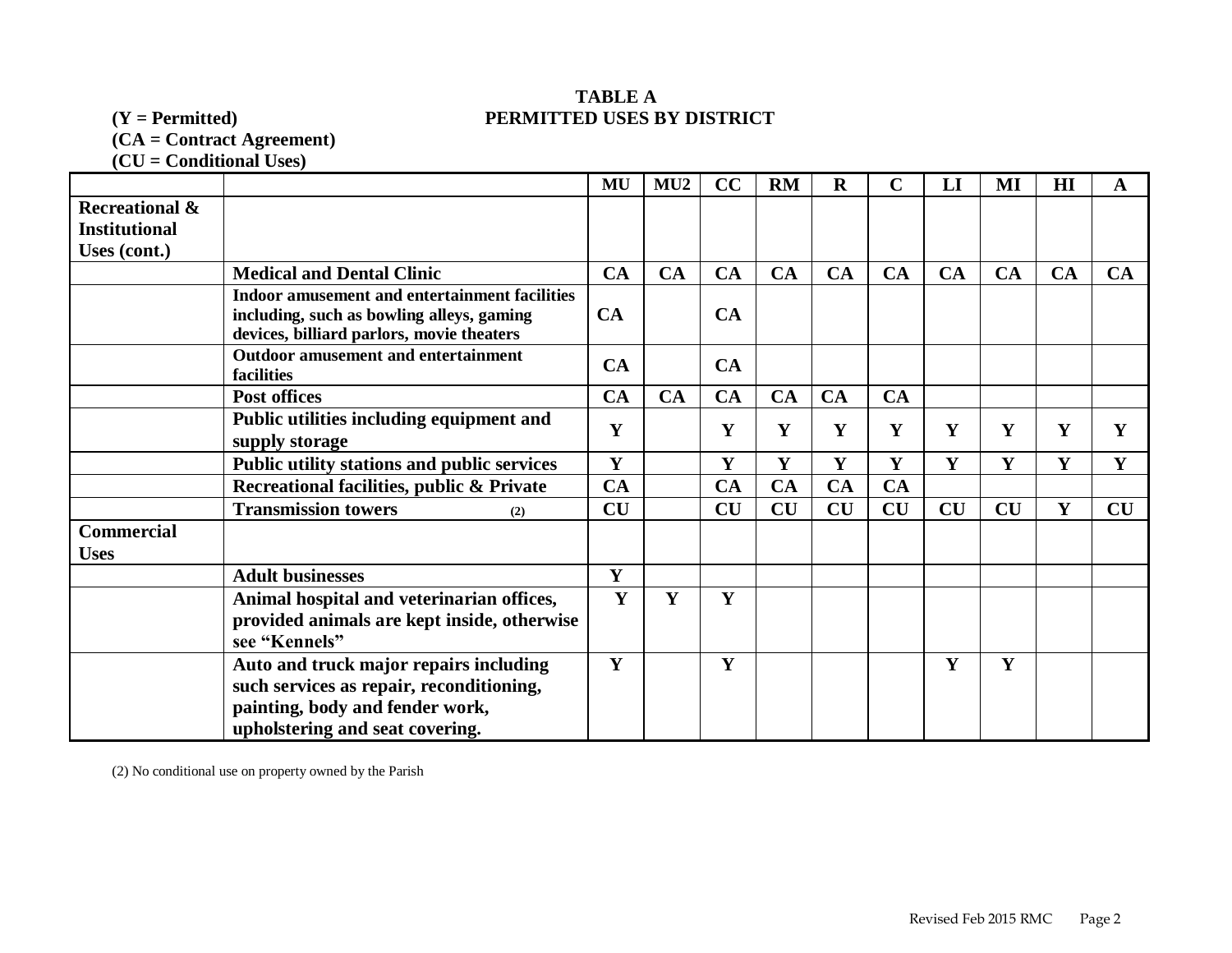(**Y** = Permitted) TABLE A<br>(**CA** = Contract Agreement) PERMITTED USES B **PERMITTED USES BY DISTRICT** 

|                   |                                                                              | MU                                                 | MU2                     | CC                      | <b>RM</b> | $\mathbf R$ | C           | LI           | MI                      | HI           | A |
|-------------------|------------------------------------------------------------------------------|----------------------------------------------------|-------------------------|-------------------------|-----------|-------------|-------------|--------------|-------------------------|--------------|---|
| <b>Commercial</b> |                                                                              |                                                    |                         |                         |           |             |             |              |                         |              |   |
| Uses (cont.)      |                                                                              |                                                    |                         |                         |           |             |             |              |                         |              |   |
|                   | Auto and truck sales, rental                                                 | Y                                                  |                         | Y                       |           |             |             |              | Y                       |              |   |
|                   | <b>Enclosed car wash</b>                                                     | Y                                                  | $\mathbf Y$             | Y                       |           |             |             |              | $\mathbf Y$             |              |   |
|                   | Auto service stations and car wash                                           | Y                                                  |                         | Y                       |           |             |             |              | Y                       |              |   |
|                   | <b>Office Activity</b>                                                       | $\overline{\mathbf{Y}}$                            | $\mathbf{Y}$            | $\overline{\mathbf{Y}}$ |           |             |             | Y            | $\overline{\mathbf{Y}}$ |              |   |
|                   | <b>Barber and beauty shops</b>                                               | $\overline{\mathbf{Y}}$                            | Y                       | Y                       |           |             |             |              |                         |              |   |
|                   | <b>Bars and lounges</b>                                                      | $\overline{\mathbf{Y}}$                            |                         | $\mathbf Y$             |           |             |             |              |                         |              |   |
|                   | <b>Boat sales</b>                                                            | $\mathbf Y$                                        |                         | Y                       |           |             |             | Y            |                         |              |   |
|                   | <b>Bed and breakfast</b>                                                     | $\overline{\mathbf{Y}}$                            | Y                       | $\overline{\mathbf{Y}}$ |           |             |             |              |                         |              |   |
|                   | <b>Daycare</b>                                                               | $\overline{\mathbf{Y}}$                            | $\overline{\mathbf{Y}}$ | $\overline{\mathbf{Y}}$ |           |             |             |              |                         |              |   |
|                   | Dry cleaning pick-up stations                                                | $\overline{\mathbf{Y}}$                            | Y                       | $\overline{\mathbf{Y}}$ |           |             |             |              |                         |              |   |
|                   | <b>Exterminating, fumigating, septic tank</b>                                | Y                                                  |                         |                         |           |             |             |              | Y                       | Y            |   |
|                   | pumping, furnace cleaning                                                    |                                                    |                         |                         |           |             |             |              |                         |              |   |
|                   | <b>Florists, greenhouses</b>                                                 | Y                                                  | $\mathbf Y$             | $\mathbf Y$             |           |             |             |              |                         |              |   |
|                   | <b>Funeral establishments</b>                                                | $\overline{\mathbf{Y}}$                            | $\overline{\mathbf{Y}}$ | $\overline{\mathbf{Y}}$ |           |             |             |              |                         |              |   |
|                   | <b>Funeral establishments/Crematorium</b>                                    | Y                                                  |                         | $\overline{\mathbf{Y}}$ |           |             |             |              |                         |              |   |
|                   | <b>Kennels</b>                                                               | Y                                                  |                         |                         |           | Y           | $\mathbf Y$ |              |                         |              |   |
|                   | <b>Mini-warehouses</b>                                                       | $\overline{\mathbf{Y}}$                            |                         | Y                       |           |             |             | Y            | $\mathbf Y$             |              |   |
|                   | Minor Repair & Maintenance of Personal                                       | $\overline{\mathbf{Y}}$                            | $\mathbf{Y}$            | $\overline{\mathbf{Y}}$ |           |             |             | Y            | Y                       |              |   |
|                   | Vehicles including such services as brake part                               |                                                    |                         |                         |           |             |             |              |                         |              |   |
|                   | replacement, minor tune up, change of oil and                                |                                                    |                         |                         |           |             |             |              |                         |              |   |
|                   | filter, repair of flat tire, lubrication and other                           |                                                    |                         |                         |           |             |             |              |                         |              |   |
|                   | similar operations. No activities shall be                                   |                                                    |                         |                         |           |             |             |              |                         |              |   |
|                   | conducted outside a fully enclosed garage or                                 |                                                    |                         |                         |           |             |             |              |                         |              |   |
|                   | result in any vehicle being inoperable for a                                 |                                                    |                         |                         |           |             |             |              |                         |              |   |
|                   | period in excess of twenty-four (24) hours.<br>Mobile home and trailer sales |                                                    |                         |                         |           |             |             | Y            |                         |              |   |
|                   |                                                                              | Y                                                  |                         | Y                       |           |             |             |              | Y                       |              |   |
|                   | <b>Monument sales</b>                                                        | Y                                                  |                         | Y                       |           |             |             |              |                         |              |   |
|                   | <b>Motels and hotels</b>                                                     | Y<br>$\overline{\mathbf{Y}}$                       |                         | Y                       |           |             |             |              |                         |              |   |
|                   | <b>Service &amp; Goods Oriented shopping</b>                                 |                                                    | Y                       | $\overline{\mathbf{Y}}$ |           |             |             | <b>CA</b>    |                         |              |   |
|                   | <b>Restaurants</b>                                                           | $\overline{\mathbf{Y}}$<br>$\overline{\mathbf{Y}}$ | $\mathbf Y$             | Y<br>Y                  |           |             |             | CA           |                         |              |   |
|                   | Sales and service of commercial and industrial                               |                                                    |                         |                         |           |             |             | Y            | Y                       | Y            |   |
|                   | supplies and equipment                                                       | $\mathbf Y$                                        |                         | Y                       |           |             |             |              | Y                       | $\mathbf{Y}$ |   |
|                   | Sales and storage of construction materials                                  |                                                    |                         |                         |           |             |             | $\mathbf{Y}$ |                         |              |   |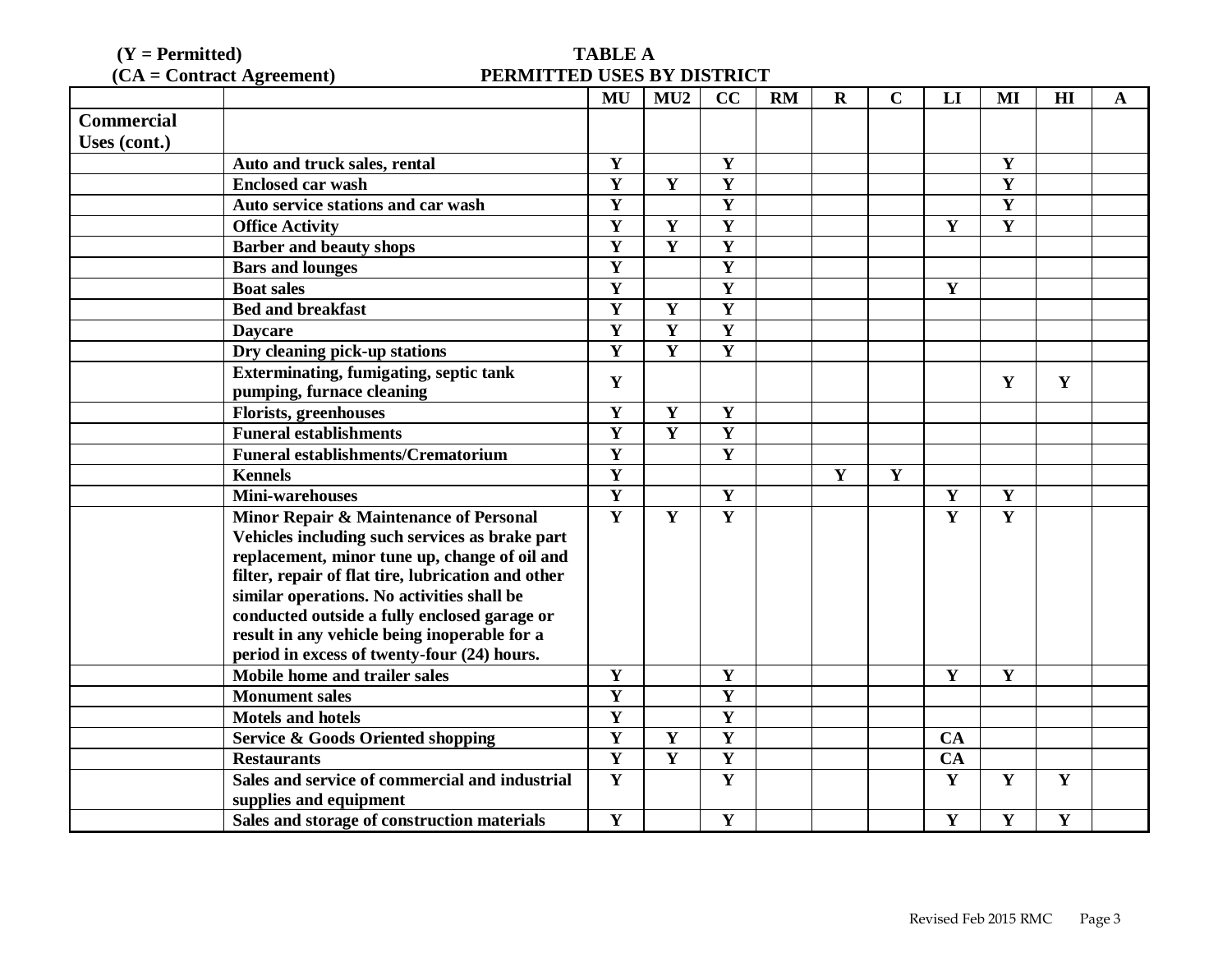| $(Y = Permitted)$      |                                                                   | <b>TABLE A</b>          |              |              |              |              |              |                         |                         |              |             |
|------------------------|-------------------------------------------------------------------|-------------------------|--------------|--------------|--------------|--------------|--------------|-------------------------|-------------------------|--------------|-------------|
|                        | $(CA = Contract \text{ Agreement})$<br>PERMITTED USES BY DISTRICT |                         |              |              |              |              |              |                         |                         |              |             |
|                        |                                                                   | MU                      | MU2          | CC           | <b>RM</b>    | $\mathbf R$  | $\mathbf C$  | LI                      | MI                      | H1           | $\mathbf A$ |
| <b>Commercial</b>      |                                                                   |                         |              |              |              |              |              |                         |                         |              |             |
| <b>Uses (Cont.)</b>    |                                                                   |                         |              |              |              |              |              |                         |                         |              |             |
|                        | <b>Self service laundries</b>                                     | $\mathbf{Y}$            |              | Y            |              |              |              |                         |                         |              |             |
|                        | Signs, on-site use advertising                                    | Y                       | $\mathbf{Y}$ | $\mathbf{Y}$ | $\mathbf{Y}$ | $\mathbf{Y}$ | $\mathbf{Y}$ | Y                       | $\mathbf{Y}$            | $\mathbf Y$  | Y           |
|                        | Signs, off-site signs including billboards,                       | Y                       |              | $\mathbf Y$  |              |              |              |                         | Y                       | $\mathbf Y$  |             |
|                        | panels and other advertising signs                                |                         |              |              |              |              |              |                         |                         |              |             |
|                        | Truck stops, including servicing and minor                        |                         |              |              |              |              |              |                         |                         |              |             |
|                        | repairs, but excluding truck terminals and                        | Y                       |              |              |              |              |              |                         | Y                       | Y            |             |
|                        | their storage warehouse                                           |                         |              |              |              |              |              |                         |                         |              |             |
| <b>Industrial Uses</b> |                                                                   |                         |              |              |              |              |              |                         |                         |              |             |
|                        | <b>Light industrial Structures &amp; Facilities</b>               | $\mathbf Y$             |              |              |              |              |              | $\mathbf Y$             | $\mathbf{Y}$            | $\mathbf{Y}$ |             |
|                        | Dry cleaning plants                                               | $\mathbf{Y}$            |              |              |              |              |              | Y                       | $\mathbf{Y}$            | $\mathbf Y$  |             |
|                        | <b>Printing Plants</b>                                            | $\overline{\mathbf{Y}}$ |              |              |              |              |              | $\mathbf{Y}$            | $\mathbf{Y}$            |              |             |
|                        | <b>Warehouses</b>                                                 | $\overline{\mathbf{Y}}$ |              |              |              |              |              | $\overline{\mathbf{Y}}$ | $\overline{\mathbf{Y}}$ | Y            | Y           |
|                        | <b>Wholesale business and storage</b>                             | Y                       |              |              |              |              |              | Y                       | $\mathbf{Y}$            | Y            |             |
|                        | <b>Heavy industrial uses</b>                                      |                         |              |              |              |              |              |                         |                         | Y            |             |
|                        | <b>Bulk material storage</b>                                      |                         |              |              |              |              |              |                         | Y                       | Y            |             |
|                        | <b>Chemical plants</b>                                            |                         |              |              |              |              |              |                         |                         | Y            |             |
|                        | <b>Concrete mixing</b>                                            |                         |              |              |              |              |              |                         | Y                       | $\mathbf{Y}$ |             |
|                        | <b>Rail terminals</b>                                             |                         |              |              |              |              |              |                         | Y                       | Y            |             |
|                        | <b>Resource recovery plants</b>                                   |                         |              |              |              |              |              |                         |                         | Y            |             |
|                        | Unenclosed automobile or heavy<br>equipment storage               |                         |              |              |              |              |              |                         | Y                       | Y            |             |
|                        | Outdoor storage lots and yards                                    |                         |              |              |              |              |              |                         | Y                       | Y            |             |
|                        | Wrecking and salvage yards                                        |                         |              |              |              |              |              |                         | Y                       | Y            |             |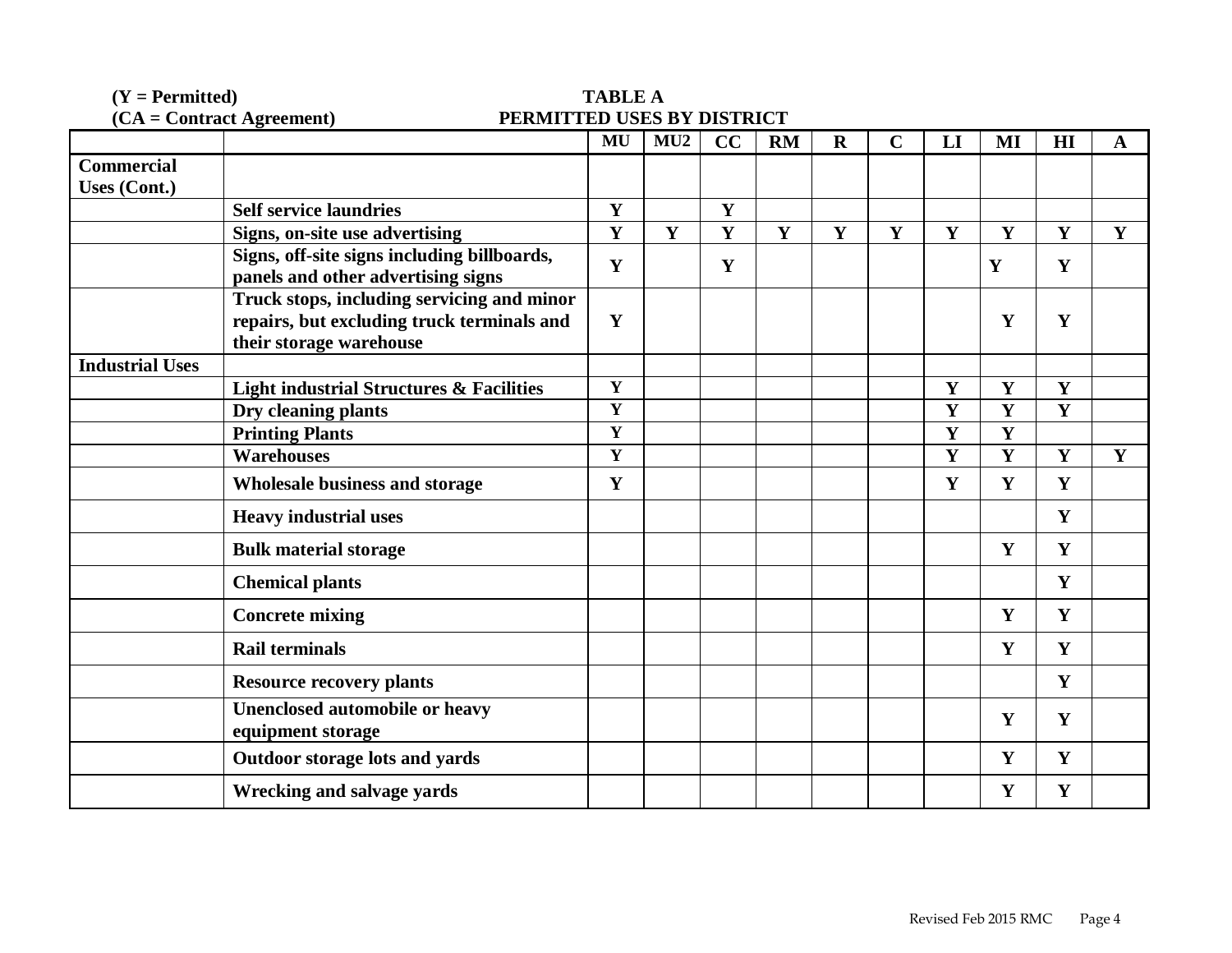| $(Y = Permitted)$      |                                     | <b>TABLE A</b>             |     |    |           |  |  |   |    |     |  |
|------------------------|-------------------------------------|----------------------------|-----|----|-----------|--|--|---|----|-----|--|
|                        | $(CA = Contract Agreement)$         | PERMITTED USES BY DISTRICT |     |    |           |  |  |   |    |     |  |
|                        |                                     | MU                         | MU2 | CC | <b>RM</b> |  |  | ы | Ml | HI  |  |
| <b>Industrial Uses</b> |                                     |                            |     |    |           |  |  |   |    |     |  |
| (Cont.)                |                                     |                            |     |    |           |  |  |   |    |     |  |
|                        | Ponds or dirt pits                  |                            |     |    |           |  |  |   |    |     |  |
|                        | <b>Recycling collection centers</b> | ₹Z                         |     |    |           |  |  |   |    | T7  |  |
|                        | <b>Recycling operations centers</b> |                            |     |    |           |  |  |   |    |     |  |
|                        | Truck terminals and storage yards   |                            |     |    |           |  |  |   |    | T.Z |  |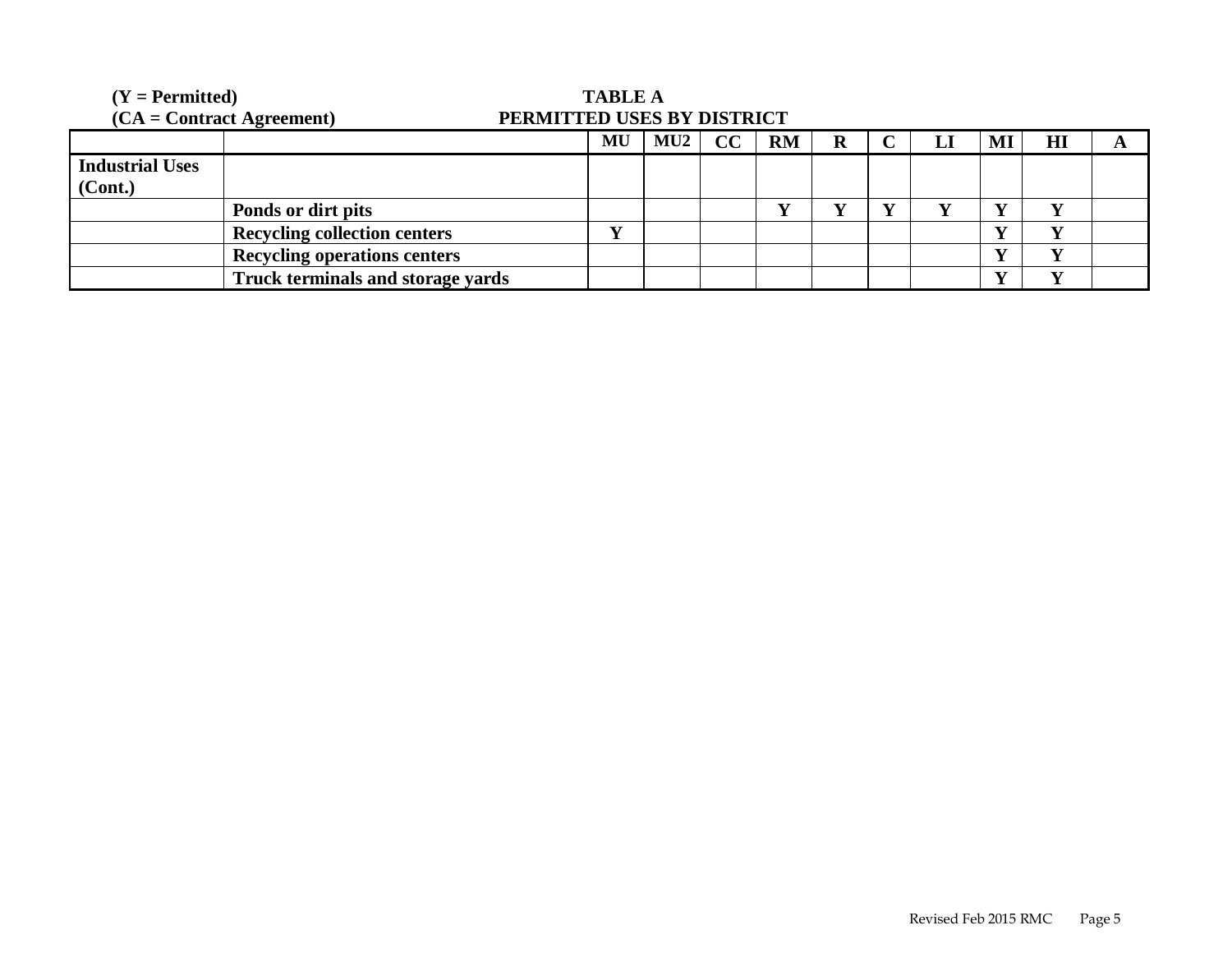#### **TABLE B SITE REQUIREMENTS BY DISTRICT RESIDENTIAL**

| <b>DISTRICT</b>                                   | <b>MAXIMUM</b><br><b>RESIDENTIAL</b><br><b>DENSITY</b><br>(UNITS PER<br>ACRE)                                                                                                                                                          | <b>MINIMUM</b><br><b>LOT SIZE</b><br>(SF)                                                                                                                                                          | <b>MINIMUM</b><br><b>LOT</b><br><b>FRONTAGE</b><br>(FEET)<br><b>WITH</b><br><b>CENTRAL</b><br>SEWER(4)                                        | <b>MINIMUM</b><br>LOT<br><b>FRONTAGE</b><br>(FEET)<br><b>WITHOUT</b><br><b>CENTRAL</b><br><b>SEWER</b> (4) | <b>MINIMUM</b><br><b>FRONT</b><br><b>SETBACK</b><br>(FEET)<br>$(2)$ $(3)$ | <b>MINIMUM</b><br><b>FRONT</b><br><b>SETBACK</b><br><b>FROM</b><br><b>STREET</b><br><b>CENTERLINE</b><br>$(FEET)$ $(2)$ | <b>MINIMUM</b><br><b>REAR</b><br><b>SETBACK</b><br>(2) | <b>MINIMUM</b><br><b>SIDE</b><br><b>SETBACK</b><br>(FEET)<br>(2)                                                                                                                                      | <b>MAXIMUM</b><br><b>BLDG</b><br><b>HEIGHT</b><br>(FEET) |
|---------------------------------------------------|----------------------------------------------------------------------------------------------------------------------------------------------------------------------------------------------------------------------------------------|----------------------------------------------------------------------------------------------------------------------------------------------------------------------------------------------------|-----------------------------------------------------------------------------------------------------------------------------------------------|------------------------------------------------------------------------------------------------------------|---------------------------------------------------------------------------|-------------------------------------------------------------------------------------------------------------------------|--------------------------------------------------------|-------------------------------------------------------------------------------------------------------------------------------------------------------------------------------------------------------|----------------------------------------------------------|
| MU<br><b>Mix Use</b><br><b>Corridors</b>          | <b>Single Family</b><br>8<br>Duplex, Zero lot line<br>10<br>Townhouses-<br>Comply with<br>subdivision<br>regulations<br><b>Mobile Home Park</b><br>Comply with mobile<br>home regulations<br><b>Multi family</b><br>residential 20 (1) | <b>Single Family</b><br>7,200 sq. ft.<br>Townhouses-<br>$1,440$ sq. ft.<br><b>Duplex</b><br>8,000 sq. ft.<br>Zero lot line-<br>4,000 sq. ft.<br><b>Multi family</b><br>residential<br>43,560       | <b>Single Family</b><br>50 ft.<br>Zero lot line<br>40 ft.<br>Duplex, Multi<br>family<br>residential<br>80 ft.<br><b>Townhouses</b><br>18 ft.  | NA<br>NA<br><b>NA</b><br>NA                                                                                | 25 ft.<br>or 20' for TH                                                   | 55 ft. or 75 ft.<br>from centerline of<br>any State Hwy                                                                 | 20 ft.                                                 | <b>Single Family</b><br>5 ft.<br><b>Zero lot line</b><br>$0$ one side; $5$<br>opposite<br><b>Townhouses</b><br><b>Comply with</b><br>subdivision<br>regulations<br>Multi<br><b>Family/Apart</b><br>20 | 35 ft.                                                   |
| MU2<br><b>Mixed Use</b><br><b>Corridors</b>       | <b>Single Family</b><br>Townhouses-<br><b>Comply with</b><br>subdivision<br>regulations                                                                                                                                                | <b>Single Family</b><br>$7,200$ sq. ft.<br>Townhouses -<br>$1,440$ sq. ft.                                                                                                                         | <b>Single Family</b><br>50 ft.<br><b>Townhouses</b><br>18 ft.                                                                                 | <b>NA</b><br>NA                                                                                            | $25$ ft<br>or 20' for TH                                                  | 55 ft. or 75 ft.<br>from centerline of<br>any State Hwy                                                                 | 20 ft.                                                 | <b>Single Family</b><br>5 ft.<br><b>Townhouses</b><br>Comply with<br>subdivision<br>regulations                                                                                                       | 35 ft.                                                   |
| $\overline{cc}$<br>Crossroad<br><b>Commercial</b> | <b>Single Family 8</b><br>Duplex, Zero lot line<br>10<br><b>Townhouse-Comply</b><br>with subdivision<br>regulation<br><b>Mobile Home Park</b><br>Comply with<br>mobile home<br>regulation<br>Multi family<br>residential 20 (1)        | <b>Single Family</b><br>7,200 sq. ft.<br>Zero lot line<br>4,000 sq. ft.<br>Townhouses-<br>1,440 sq. ft.<br><b>Duplex</b><br>8,000 sq. ft.<br><b>Multi family</b><br>residential-<br>43,560 sq. ft. | <b>Single Family</b><br>50 feet<br>Zero lot line<br>40 ft.<br><b>Townhouses</b><br>18 ft.<br>Duplex, Multi<br>family<br>residential<br>80 ft. | NA<br>$\mathbf{NA}$<br>NA<br>NA                                                                            | 25 ft.<br>or 20' for TH                                                   | 55 ft. or 75 ft.<br>from centerline of<br>any State Hwy                                                                 | $20$ ft                                                | <b>Single Family</b><br>5 ft.<br>Zero lot line<br>$0$ one side; $5$<br>opposite<br><b>Townhouses</b><br><b>Comply with</b><br>subdivision<br>regulations<br>Multi<br><b>Family/Apart</b><br>20        | 35 <sub>ft</sub>                                         |

(1) Maximum number of dwelling units for an entire apartment complex is 48 units; 30 percent of total site area shall be contiguous green space with minimum spacing between apartment buildings or an apartment building and an accessory structure being 20'; a six foot fence is required around sides and rear of an apartment development.

 $(2)$  The above setbacks are measured from the closest part of a building or structure including but not limited to eaves, overhangs, or cantilevered features to the closest property line or vehicle use corridor(s), whichever is closest to the structure.

(3) On lots fronting on turning circles, t-turnarounds and street corners, the front yard may be reduced to one-half (½) the required front yard.

(4) Measured width at minimum building line.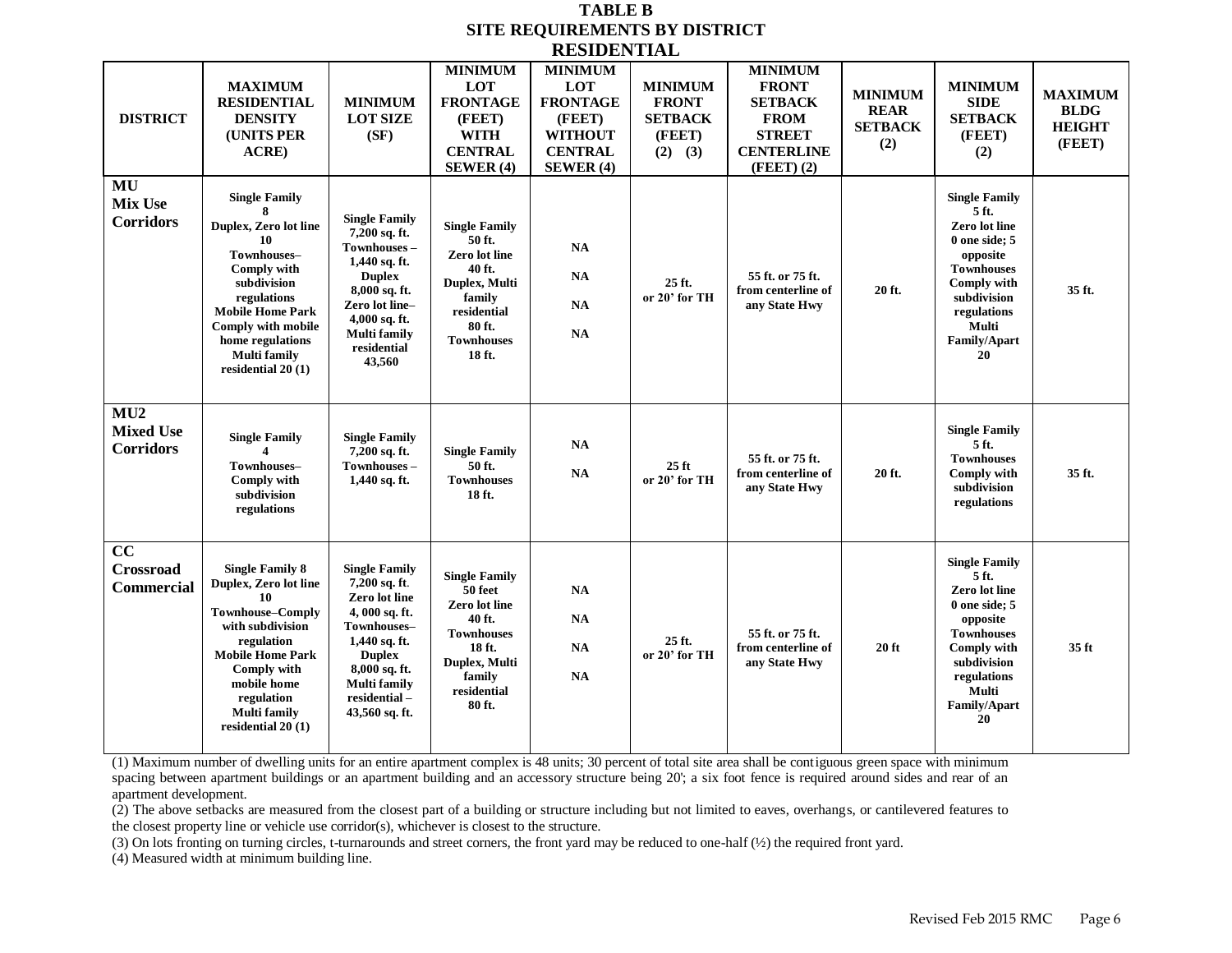#### **TABLE B SITE REQUIREMENTS BY DISTRICT RESIDENTIAL**

| <b>DISTRICT</b>                                                      | <b>MAXIMUM</b><br><b>RESIDENTI</b><br><b>AL DENSITY</b><br><b>(UNITS PER</b><br>ACRE) | <b>MINIMUM</b><br><b>LOT SIZE</b><br>(SF)                                                                                                              | <b>MINIMUM</b><br>LOT<br><b>FRONTAGE</b><br>(FEET)<br><b>WITH</b><br><b>CENTRAL</b><br><b>SEWER</b> (4) | <b>MINIMUM</b><br>LOT<br><b>FRONTAGE</b><br>(FEET)<br><b>WITHOUT</b><br><b>CENTRAL</b><br><b>SEWER</b> (4) | <b>MINIMUM</b><br><b>FRONT</b><br><b>SETBACK</b><br>(FEET)<br>$(2)$ $(3)$ | <b>MINIMUM</b><br><b>FRONT</b><br><b>SETBACK</b><br><b>FROM</b><br><b>STREET</b><br><b>CENTERLINE</b><br>$(FEET)$ $(2)$ | <b>MINIMUM</b><br><b>REAR</b><br><b>SETBACK</b><br>(2) | <b>MINIMUM</b><br><b>SIDE</b><br><b>SETBACK</b><br>(FEET)<br>(2) | <b>MAXIMUM</b><br><b>BLDG</b><br><b>HEIGHT</b><br>(FEET) |
|----------------------------------------------------------------------|---------------------------------------------------------------------------------------|--------------------------------------------------------------------------------------------------------------------------------------------------------|---------------------------------------------------------------------------------------------------------|------------------------------------------------------------------------------------------------------------|---------------------------------------------------------------------------|-------------------------------------------------------------------------------------------------------------------------|--------------------------------------------------------|------------------------------------------------------------------|----------------------------------------------------------|
| <b>RM</b><br><b>Medium</b><br><b>Intensity</b><br><b>Residential</b> | <b>Single Family</b><br>units<br>3                                                    | <b>Single</b><br>Family<br>$*16,000$<br><b>Open Ditch</b><br><b>St. Design</b><br>$**14,000$<br>Curb $\&$<br>Gutter St.<br><b>Design</b><br>$**10.500$ | <b>Single Family</b><br>90 ft.<br><b>Open Ditch</b><br>90 ft.<br>Curb $\&$<br><b>Gutter</b><br>70 ft.   | 90 ft.                                                                                                     | 25 ft.                                                                    | 55 ft. or 75 ft.<br>from centerline of<br>any State Hwy                                                                 | 20 ft.                                                 | <b>Single</b><br>Family<br>5.                                    | 35 ft.                                                   |
| $\overline{\mathbf{R}}$<br><b>Rural</b>                              | <b>Single Family</b><br>2                                                             | <b>Single</b><br>Family<br>$20,000$ sq. ft                                                                                                             | <b>Single Family</b><br>100 ft.                                                                         | <b>Single Family</b><br>100 ft.                                                                            | 25 ft.                                                                    | 55 ft. or 75 ft.<br>from centerline of<br>any State Hwy                                                                 | 20 ft.                                                 | 10 ft.                                                           | 35 <sub>ft</sub>                                         |
| $\overline{c}$<br><b>Conservation</b>                                | <b>Single Family</b><br>1                                                             | <b>Single</b><br>Family<br>$43,560$ sq.<br>ft.                                                                                                         | <b>Single Family</b><br>$100$ ft                                                                        | <b>Single Family</b><br>100 sq. Ft.                                                                        | 25 ft.                                                                    | 55 ft. or 75 ft.<br>from centerline of<br>any State Hwy                                                                 | 20 ft.                                                 | 10 ft.                                                           | 35 ft.                                                   |
| $\mathbf{L}\mathbf{I}$<br>Light<br><b>Industrial</b>                 | <b>NONE</b>                                                                           | <b>Single</b><br>Family<br>43,560 sq.<br>ft.                                                                                                           | <b>NONE</b>                                                                                             | Detached-<br>80 ft.                                                                                        | 25 ft.                                                                    | 55 ft. or 75 ft.<br>from centerline of<br><b>State Hwy</b>                                                              | 20 Ft.                                                 | 10 ft.                                                           | <b>NONE</b>                                              |
| MI<br>Medium<br>Industrial                                           | <b>NONE</b>                                                                           | <b>Single</b><br>Family<br>87,000 sq.<br>ft.<br>(1)                                                                                                    | <b>Single Family</b><br>100 ft.                                                                         | <b>Single Family</b><br>80 ft.                                                                             | 25 ft.                                                                    | 55 ft. or 75 ft.<br>from centerline of<br>any State Hwy                                                                 | 20 Ft.                                                 | 10 ft.                                                           | <b>NONE</b>                                              |
| $\mathbf{H}$<br><b>Heavy</b><br><b>Industrial</b>                    | <b>NONE</b>                                                                           | <b>NONE</b>                                                                                                                                            | <b>NONE</b>                                                                                             | <b>NONE</b>                                                                                                | <b>NONE</b>                                                               | <b>NONE</b>                                                                                                             | <b>NONE</b>                                            | <b>NONE</b>                                                      | <b>NONE</b>                                              |

\* With Out Central Sewer \*\* With Central Sewer

(1) Only on existing lots of record created prior to the adoption of this ordinance and on lots created by family partitions.

 $(2)$  Maximum number of dwelling units for an entire apartment complex is 48 units; 30 percent of total site area shall be contiguous green space with minimum spacing between apartment buildings or an apartment building and an accessory structure being 20'; a six foot solid fence is required around sides and rear of an apartment development.

(3) On lots fronting on turning circles, t-turnarounds and street corners, the front yard may be reduced to one-half (½) the required front yard.

(4) Measured width at minimum building line.